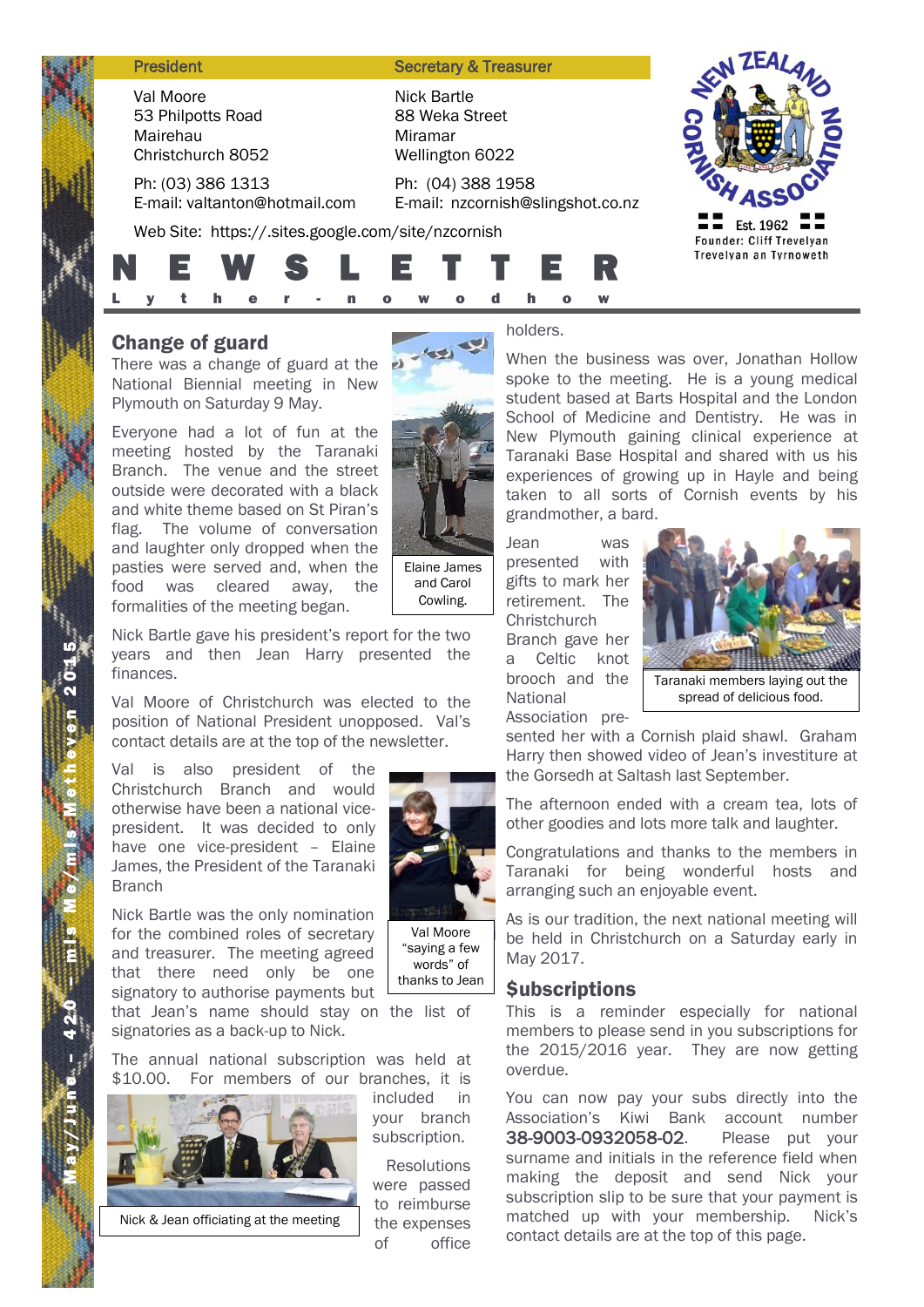### Cornwall wins county rugby

Trelawney's Army was on the march again on Saturday, 31 May when the Cornwall took on Lancashire in the UK Rugby Union County Championship at Twickenham. It was a case of

third time lucky for Cornwall as the two teams had locked horns at the finals in the previous two years.



Cornwall got off to an excellent start and put the first points on the board after only three minutes. The score stood at 10-6 at the break. Heavy drizzle accompanied the period either side of half-time and Lancashire kept the ball really well in the early stages of the second period. Cornwall maintained its scoring and it looked like they were going to win with a comfortable margin of 18-6 until, with only 8 minutes to go, Lancashire secured a converted try and narrowed the lead. Cornwall held on and the final tally was 18-13.

It was the fourth time Cornwall had won the county championship. The first occasion was in 1908 when the Cornish defeated Durham County on home ground in Redruth. Durham secured revenge the following year in West Hartlepool.

Cornwall had to wait 73 years to come out winners again in 1991 beating Yorkshire 29-20. By this time all the finals were being held at Twickenham. It was on this occasion that the Cornish supporters

turned out in force, hiring whole trains to travel from Cornwall to London. The impact of thousands of supporters dressed in black and gold on the capital was so great that the term "Trelawney's Army" was coined. Books were written about the event.

The third time Cornwall became County Champions was a 25-15 victory over Gloucestershire in 1999.

### **Porthcurno**

2 N

The location of Cornwall places it better to access other areas of the world than the rest of the UK. In recent times the satellite dishes at Goonhilly Downs have been a major communications link and came to prominence when transmitting television coverage of the moon landing in 1969.

However, Cornwall has played an important role in international communications for much longer than that. Today it may look like a small out-ofthe-way golden sand cove that only comes to life when tourists and visitors bustle in on sunny summer days. But, in its time, Porthcurno was central to the UK's telecommunications with the rest of the world and a training ground for most of its telecommunications operators.

As long ago as 1858 a cable was laid across the Atlantic Ocean. In the ensuing years several cables were laid joining the UK with France and Spain. In 1870 the Falmouth, Gibraltar and Malta Telegraph Company laid a cable from Carcavelos, Portugal that it intended to terminate at Falmouth but realised that the risk of damage from anchor cables in busy Falmouth harbour was too great. Porthcurno was chosen as the alternative terminal. In 1872 it was brought under the control of the Eastern Telegraph Company.

This company went on to develop a worldwide telegraph network with Porthcurno as its hub linking London with the great British Empire of the time. At its height, 14 separate telegraph cables were landed at Porthcurno, necessitating the employment of a sizeable workforce. Teams of operators were required to read and re-key cable traffic – automatic signal regenerating equipment wasn't introduced until the 1920s –



and the station also acted as a training centre for operators destined to work in overseas cable stations.

When the Great War broke out in 1914 Britain's extensive network of cables provided

an important strategic advantage as did its cable-laying ships. One of the first moves against Germany was for these ships to drag up and disable the enemy's cables. Porthcurno was not attacked during that war despite its communications significance.

For WW II the cable office was more critical and was considered at serious risk of attack being only 160 km from the port of Brest in occupied France. A secure network of two parallel tunnels, connected by two smaller cross-tunnels, was bored into the granite valley side. Excavated by local tin miners, work started in June 1940 and was completed in May 1941. In total about 15,000 tons of rock were removed.

Each of the two main entrances was protected by offset and double bomb-proof, gas-proof doors. The tunnel interiors were windowless open-plan offices constructed as a building shell within the granite void, complete with a pitched roof to collect water seepage from the rocks, a false ceiling, plastered and decorated walls and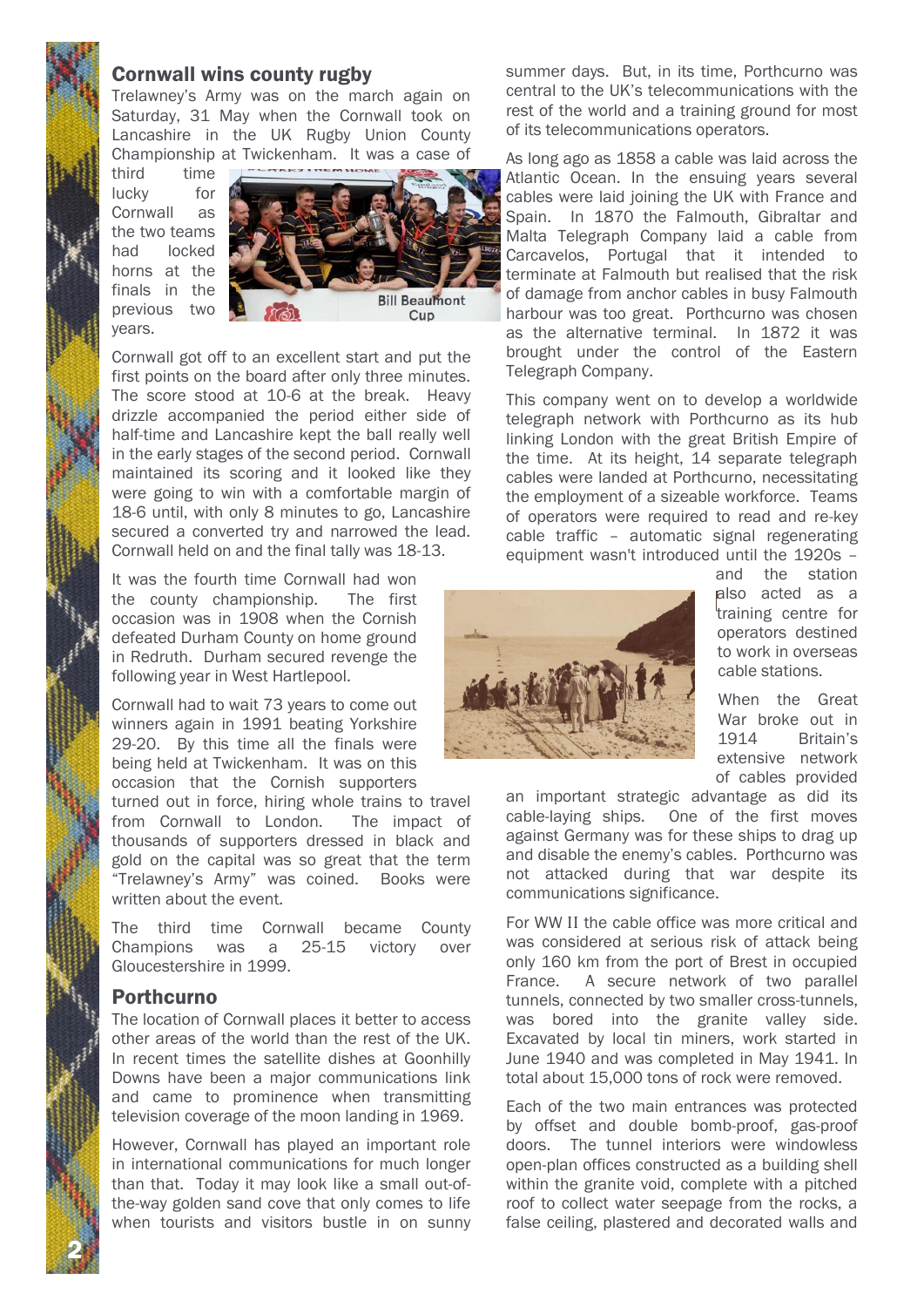

all the necessary services.

The concrete defences around the tunnel entrances and the nearby buildings were camouflaged with the help of a local artist. The

design, when viewed from the air with some imagination, resembling a belt of trees, complete with rabbits and birds.

The Tunnels were secure, dry, and at a



virtually constant temperature so proved to be ideal for the sensitive telegraph equipment. They continued to house the subsequently upgraded equipment after the War until the cable office closure in 1970. It was then used for training facilities for the Engineering College until the college itself also closed in 1993.

Today the tunnel is both an exhibit itself and houses exhibits of the Porthcurno Telegraph Museum, operated by PK Trust, a charity formed by Cable and Wireless Limited. PK was the call sign for Porthcurno. In Morse code it was

. - - . - . -

In 2001 and 2002 storms exposed cables running across the beach. Disused cables were removed but those still in operation were reburied. Telecommunication by undersea cable is still very important because it is more reliable than wireless satellite communications. Old copper wires have been replaced by faster optical fibre. Cables still come ashore at Porthcurno but are now handled by a high tech but low profile facility inland at Skewjack nearer Sennen where other cables come ashore. This is the Fibre-optic Link Around the Globe – or FLAG facility.

### New Grand Bard

The Council of Gorsedh Kernow has announced

that the new Grand Bard elect is Merv Davey from Withiel.

Merv, whose Bardic name is Telynor an Weryn meaning Folk Harper, was made a bard in 1978 at the Merry Maidens stone circle near St Buryan, West Cornwall, through examination in the Cornish language.



"It is a great honour to be elected as the next Grand Bard of Cornwall," said Merv, accepting the invitation, "and a wonderful opportunity to work with Gorsedh Kernow in promoting, and sharing my enthusiasm for, Cornwall's distinctive culture and Celtic identity."

Merv qualified as a social worker in 1974 and has worked in a variety of social care situations, most recently as sensory team manager for Cornwall Council. In 2005 he undertook postgraduate research with Exeter University's Institute of Cornish Studies which led to the award of a Doctorate in 2011. His thesis explored the fascinating world of Cornish folk tradition and identity and is due to be published as a book later this year.

Affectionately known as "Dr Folk", Merv was born in Newquay and lists among his many interests Cornish studies, folk dance, guizing and kayaking. He was one of the founders of Lowender Peran, Cornwall's own Celtic festival, and plays banjo for the North Cornwall Ceilidh Band. It is, however, as a Cornish Bagpiper at the head of parades and processions that he will be recognised by many.

"The highlight of my year is doing duty as Bodmin Town Piper on St Piran's Day," said Merv, "and at the end of the procession we lead some 500 children through some Cornish dances and they have an absolute ball."

Dr Davey has been elected for a period of three years. The only candidate nominated by the College of Bards and following the agreed procedures laid down in the Gorsedh Kernow constitution, he will assume full duties as Grand Bard of Cornwall at the bardic ceremony to be held at St Austell on Saturday 5th September 2015.

His role as Deputy Grand Bard will be conferred at the same ceremony to Elizabeth Carne, Melennek, who was elected to this role by the College of Bards last year.

*Article and photo used by permission of Gorsedh Kernow.*

### Add a little Cornish to your day

In my new role as treasurer, I thought I'd find out some relevant Kernewek words:

| Kernewek       | Sounds like                     | English  |
|----------------|---------------------------------|----------|
| <b>Akontow</b> | ack-ont-ow<br>(rhymes with cow) | accounts |
| <b>Budh</b>    | booth                           | profit   |
| <b>Debys</b>   | deb-ees                         | debit    |
| <b>Kresys</b>  | cress-ees                       | credit   |
| Gasadow        | gazza-dow                       | balance  |
| Fros mona      | fross moaner                    | cashflow |
| Toll           | toll (rhymes with doll)         | tax      |

### Christchurch branch

When the Christchurch branch met on 2 May, the President welcomed 42 members and guests to the annual Pasty Lunch.

There were toasts to the "Duke of Cornwall", to "Cornwall" and to "Absent Friends". The